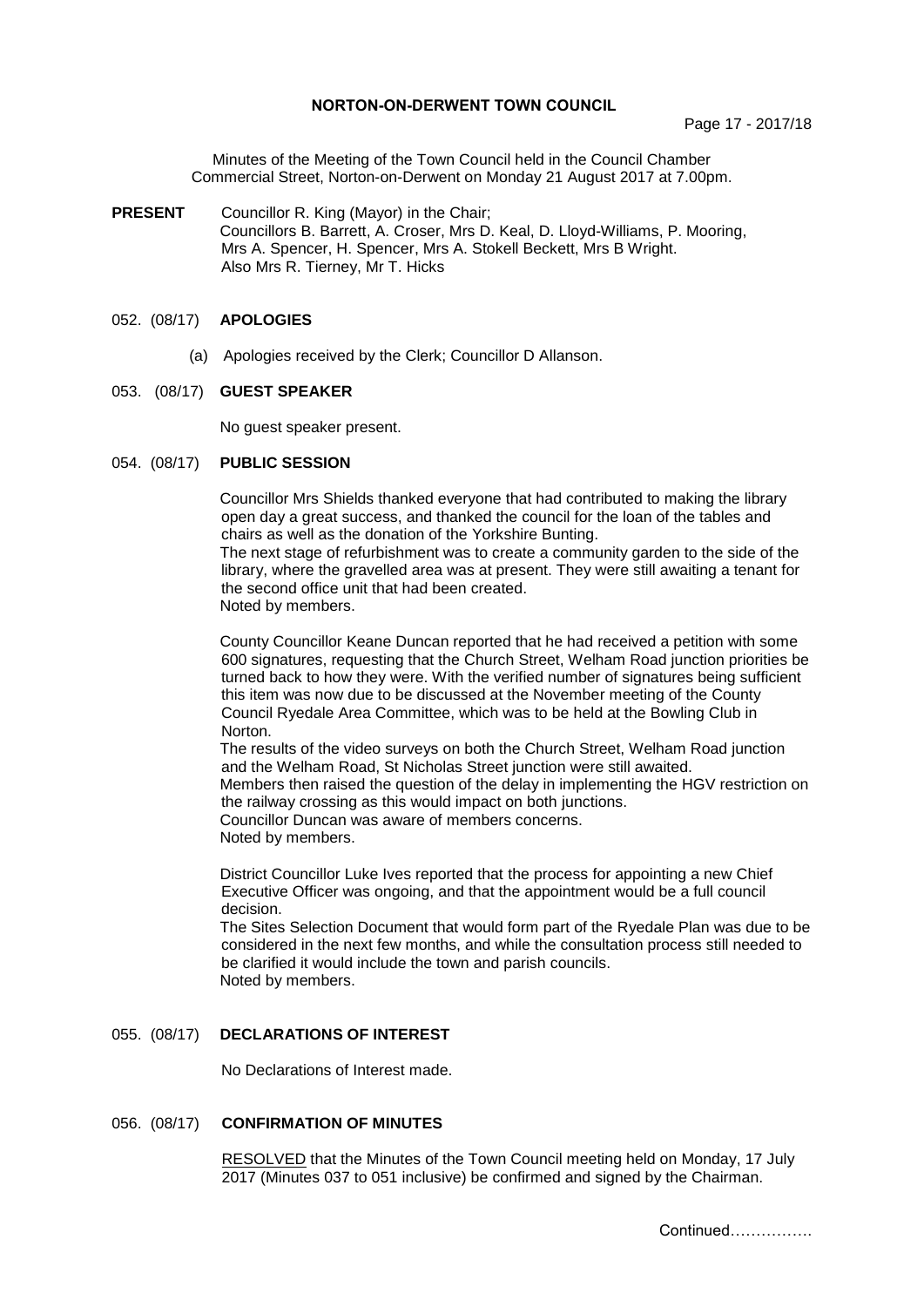## 057. (08/17) **CLERK'S REPORT**

#### (a) Street Lighting

To inform members that as from 1st April 2018 Ryedale District Council stated that they would no longer be responsible for the footway lighting in Norton that was currently maintained by them, this amounted to one hundred and ninety four lights. There was an assumption in the letter from Ryedale that these lights were owned by the Town Council, this needed clarification as we had no record of ownership. A meeting at Ryedale House to discuss all the issues surrounding the lighting, had been arranged for Monday 4 September 2017 at 6.00pm, after which the council would be in a position to discuss the matter further. Noted.

(b) Skatepark

To inform members that Malton Town Council at its July Meeting passed the same resolution as this Town Council with regard to repairs and improvements at the Skatepark.

Namely that Costs as follows; immediate repairs £3,000.00, s106 funding bid for new ride £6,000.00, cladding costs to remainder of half Pipe £5,000.00.

All costs would be shared with Malton Town Council.

To this end the contractor had been instructed to proceed with the repairs. Noted.

(c) Neighbourhood Plan

To inform members that a meeting of the Neighbourhood Plan Steering Group had been arranged for Thursday 21 September at 6.30pm at Malton Town Council Office, Community House, Wentworth Street.

Following which it was hoped that a draft Policies Intentions Document would be ready for public consultation.

### (d) Invitation to Malton Fire Station

Members were invited to attend Malton Fire Station on Monday 4 September at 3.00pm, when they would be able to view the new Tactical Response Vehicle based at the station. Noted.

- (e) Commercial Street Litter Bins To inform members that the new litter bins for Commercial Street had now been installed.
- (f) Grants to Voluntary Organisations To inform members that Grants to Voluntary Organisations were to be considered at the September Meeting of the Town Council, on Monday 18 of September 2017. Any organisation interested in applying were reminded that they must include a copy of their audited accounts along with their application request.

Noted.

.

(g) Integrated Flood Scheme

To report Emily Mellalieu from North Yorkshire County Council, who was due to give a presentation to members this evening, would now be attending the September Council Meeting instead.

 (h) North Yorkshire County Council, Ryedale Area Committee Members were invited to elect a Parish/Town Councillor to serve on the Ryedale Area Committee as a co-opted member representing Parish and Town Councils. Three candidates had been nominated; Councillor Philip John Chapman, Hovingham with Scackleton Parish Council Councillor Christopher Parkin, Helmsley Town Council Councillor David Lloyd-Williams, Malton Town and Norton Town Councils It was agreed that the candidate put forward by this Town Council would be; Councillor David Lloyd-Williams.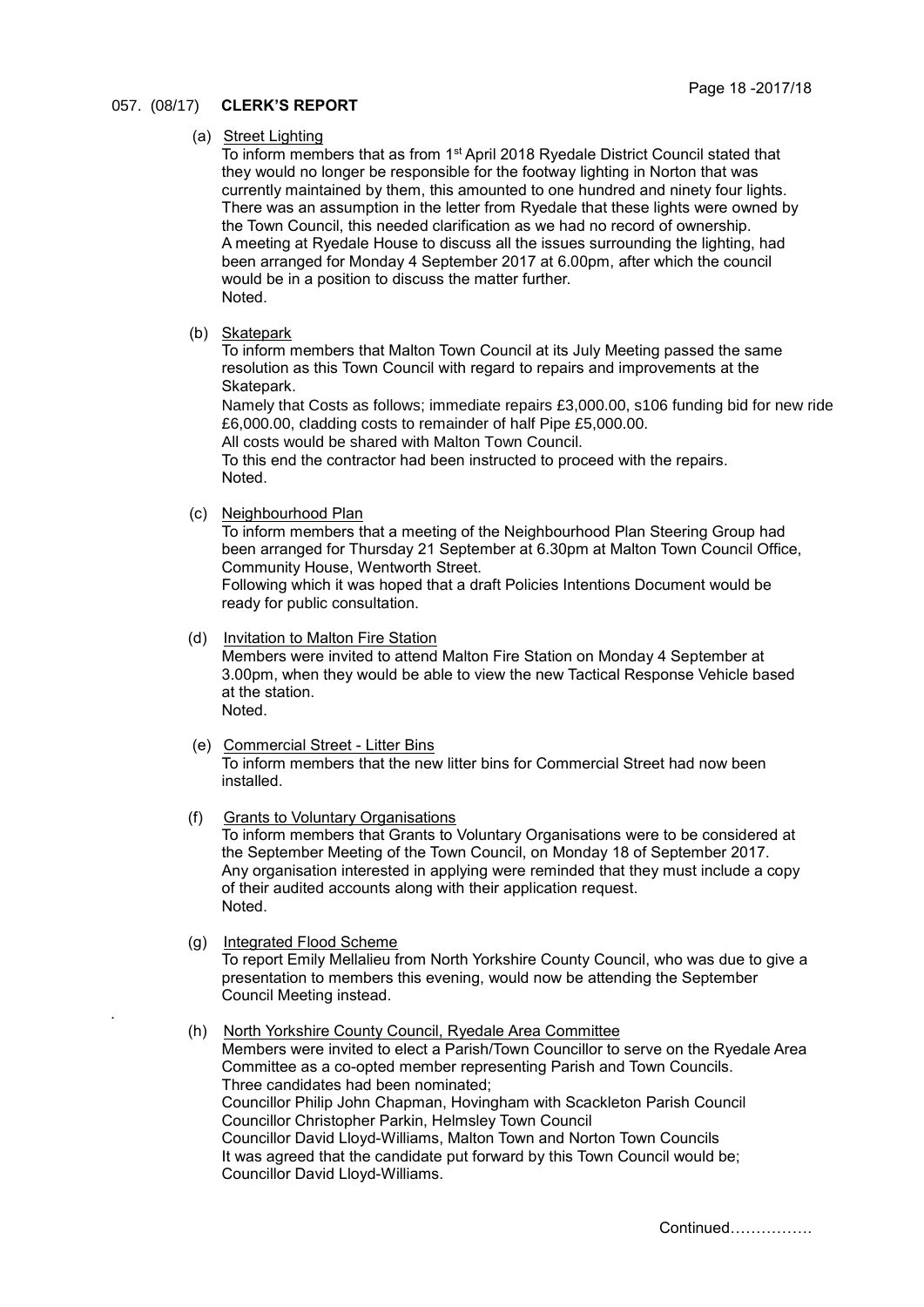### 058. (08/17) **TOWN MAYOR'S REPORT**

(a) Yorkshire Day

The Mayor thanked all Councillors and members of the public who had assisted on the day, and stated that it had been possibly the best event organised so far and that even the weather had been kind.

(b) Church Street Junction

The Mayor reported that he was still being asked by members of the public, about the changes to the priorities at the Church Street junction, and why was nothing being done to improve the situation. Noted.

- 
- (c) Christmas Event Santa Run

The Mayor reported that he had attended a meeting along with the Deputy Clerk and Rob Davies of Ryedale Special Families, to discuss the details of organising the Santa Run and the other events for the day.

This item to be discussed later in the meeting. Noted.

## 059. (08/17) **FINANCIAL MATTERS**

- (a) Accounts paid and for payment The Clerk reported that accounts nos. 080 to 091 inclusive, amounting to £8,619.51 had been paid since the last meeting of the Council. RESOLVED that account nos. 092 to 099 inclusive, amounting to £5,042.34 be paid. Cheques were drawn and signed accordingly.
- (b) Financial report The Clerk's financial report for the period 01.07.17 to 31.07.17 was received.
- (c) Budgetary monitoring The Clerk's report for the period ending 31 July 2017 was received.
- (d) External Audit To report completion of the External Audit for the year to 31 March 2017. The Annual Return was now available for inspection and had been published on the Town Council Web-site.

### 060. (08/17) **PLANNING MATTERS**

- (a) Planning applications referred to the Town Council by Ryedale District Council, for comment and/or recommendation were dealt with as follows: -
- 17/00792/FUL Formation of a series of ponds and shallow scrapes up to 1m in depth with shallow shelving cross section within the existing Ings land to create valuable wetland habitat within the River Derwent flood plain. Land At Norton Ings, Wallgates Lane, Norton, Malton For: Ryedale District Council (Mr Don Davies) RESOLVED Recommend Approval.
- 17/00879/LBC Erection of a single storey extension to east elevation to form a boiler room following the previously approved demolition of existing extensions. Leat House, 71 Welham Road, Norton, Malton, YO17 9DS For: Willow Developments (Wayne Butler) RESOLVED Recommend Approval.

Continued…………….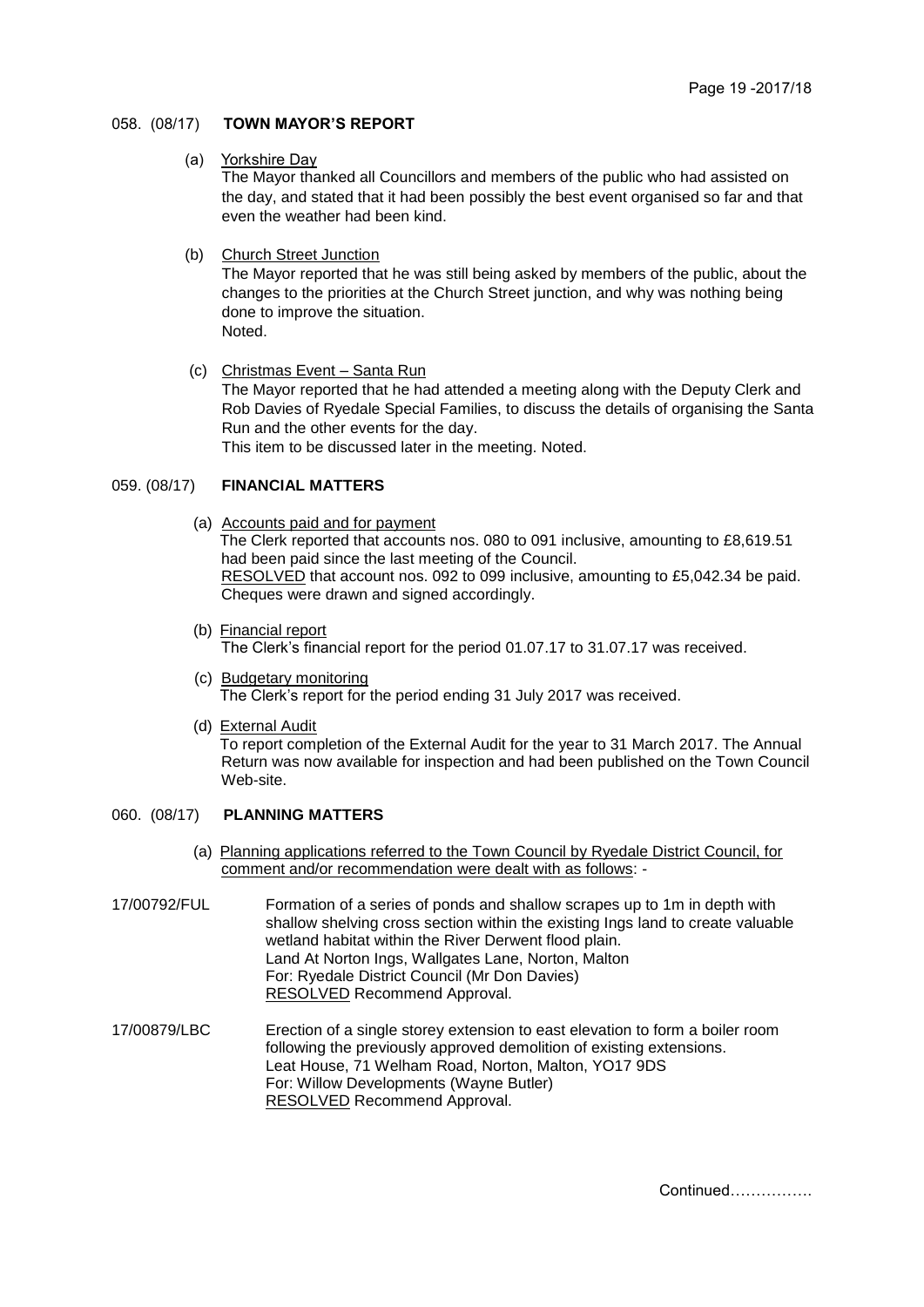| 060. (08/17)               | <b>PLANNING MATTERS (continued)</b>                                                                                                                                                                                                                                                                                   |
|----------------------------|-----------------------------------------------------------------------------------------------------------------------------------------------------------------------------------------------------------------------------------------------------------------------------------------------------------------------|
| 17/00918/FUL               | Erection of 3 bedroom detached bungalow.<br>Leat House, 71 Welham Road, Norton, Malton, YO17 9DS<br>For: Willow Developments Ltd (Mr Wayne Butler)<br><b>RESOLVED</b> Recommend Refusal, on the grounds that this is an inappropriate<br>development, alongside what is an historic building within the town setting. |
|                            | (b) To receive decisions notified by Ryedale District Council.                                                                                                                                                                                                                                                        |
| Approved<br>17/00693/HOUSE | Alterations to existing stables and outbuildings to form additional domestic<br>accommodation and erection of single storey extension with link corridor<br>following the demolition of existing outbuildings.<br>Welham Hall, Welham Road, Norton, Malton, YO17 9QF<br>For: The Hon Simon Howard                     |
| 17/00575/FUL               | Erection of a single storey assisted living bungalow with accommodation for the<br>occupier and a carer.<br>Land at 6 Lakeside Way, Norton, Malton<br>For: J Simpson                                                                                                                                                  |
| 17/00598/HOUSE             | Erection of a rear two storey extension to replace existing bathroom /<br>conservatory extension.<br>73 Mill Street, Norton, YO17 9JJ<br>For: Mr and Mrs C Macdonald                                                                                                                                                  |
| Withdrawn<br>17/00378/MFUL | Erection of 6no. four bedroom dwellings and 4no. three bedroom dwellings with<br>associated garaging, amenity areas and landscaping.                                                                                                                                                                                  |

associated garaging, amenity areas and landscaping. ATS Euromaster, 25/27 Commercial Street, Norton For: Berkley Deveer

# 061. (08/17) **CHRISTMAS LIGHT SWITCH ON, SANTA FUN RUN EVENT**

The Christmas Event was scheduled for Sunday the 19 November 2017, with Commercial Street closed to traffic from 1.00pm to 5.00pm. The Santa Fun Run was to be organised by Ryedale Special Families, with other entertainment and events to be organised by the Council using the Council Chamber as the base for all. RESOLVED that a budget of £2,500.00 be set to cover all costs for the day.

# 062. (08/17) **RYEDALE CAMERAS IN ACTION**

Members received the minutes of the Annual General Meeting, and Executive Meeting of Ryedale Cameras in Action, along with a written request for the Town Councils contribution to the capital costs of installing the new system.

Members raised concerns over the finances and who was funding the system, it was felt that a letter to the Police Commissioner sent jointly from both Malton Town Council and Norton Town Council asking for support with funding should be sent. It was agreed to ask Malton if they would support such a letter. Members also felt that a meeting with the new Police Inspector should be arranged, it was therefore agreed to invite him to a future meeting.

RESOLVED to pay the sum of £10,000.00 being the capital contribution agreed by this council towards the installation of the new system.

Continued…………….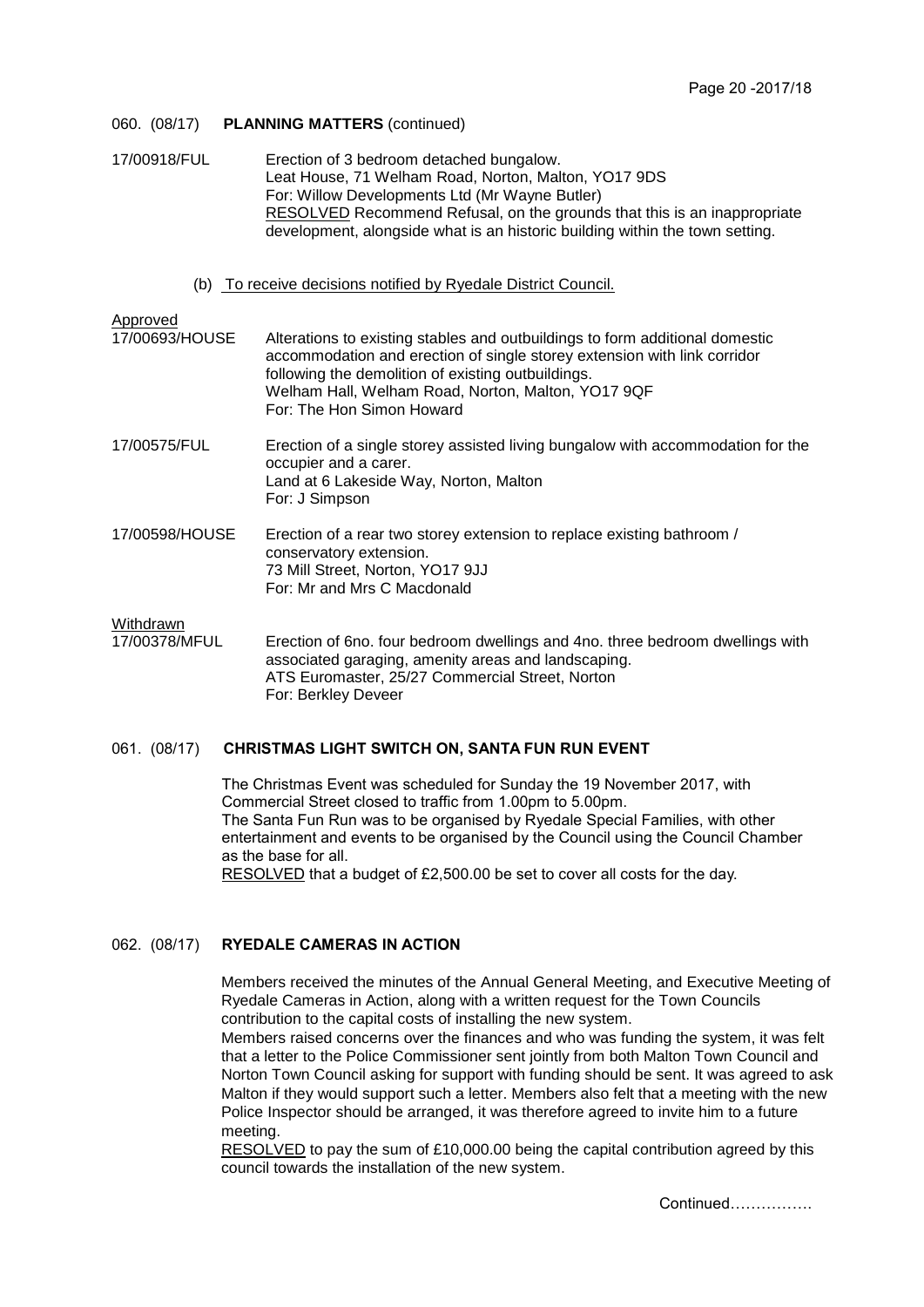### 063. (08/17) **SECTION S106 AND FLOOD GRANT APPLICATIONS**

Members were asked to consider support or otherwise, of grant applications received by Ryedale District Council relating to schemes affecting both Malton and Norton. Applications had been circulated to all members who made the following recommendations:

RESOLVED that the applications listed are either supported or otherwise as indicated;

- Rainbow Lane Play Area, Malton (S106 Grant) Supported.
- Malton Tennis Club, Malton (S106 Grant) Supported.
- Busy Bees Gardening Club, Norton Library (S106 Grant) Supported.
	- Lady Spring Wood, Riverside, Malton (S106 Grant) Supported.
- Malton Community Sports Centre Fitness suite (S106 Grant) Not Supported.
- Flood Defences, Malton and Norton (Flood Grant) Supported.

# 064. (08/17) **CORRESPONDENCE**

- (a) Next Steps letter of thanks for Yorkshire Day. Noted.
- (b) Letter to Kevin Hollinrake from David Lloyd-Williams Junction alterations. Noted
- (c) Milton Rooms request for a letter of support for their application to the Heritage Lottery fund. Agreed. Noted.

### 065. (08/17) **REPORTS OF REPRESENTATIVES ON OTHER ORGANISATIONS**

No reports presented.

### 066. (08/17) **MEMBERS QUESTIONS**

Councillor Lloyd-Williams reported that he had been approached by members of the public who were concerned about the run down appearance of some of the properties that were within the Conservation Area of Norton, and could the Council do anything to remedy this.

In reply it was stated that all the Council could do was report the concerns to the Conservation Officer at Ryedale District Council and write a polite letter requesting improvements to the owners of the properties.

Properties in question were;

- The Old Railway Tavern, Wold Street.
- Formby Mews, Wold Street.
- The Old Post Office, Church Street.

Councillor Mrs Keal asked that the lighting in the snickets, and the White Lining of parking spaces in St Nicholas Street Car Park for the residents of Bruntwood Terrace be placed on the agenda for the next meeting. Noted.

Councillor Mrs Keal also asked if the Council would consider supporting the town in becoming a Dementia Friendly Community. This item to be placed on the agenda for next time.

Councillor Croser asked about the collapsed wall at the corner of the Railway Bridge. In reply it was stated that North Yorkshire Highways were trying to ascertain who was responsible for the wall. Noted.

Continued…………….

- 
-